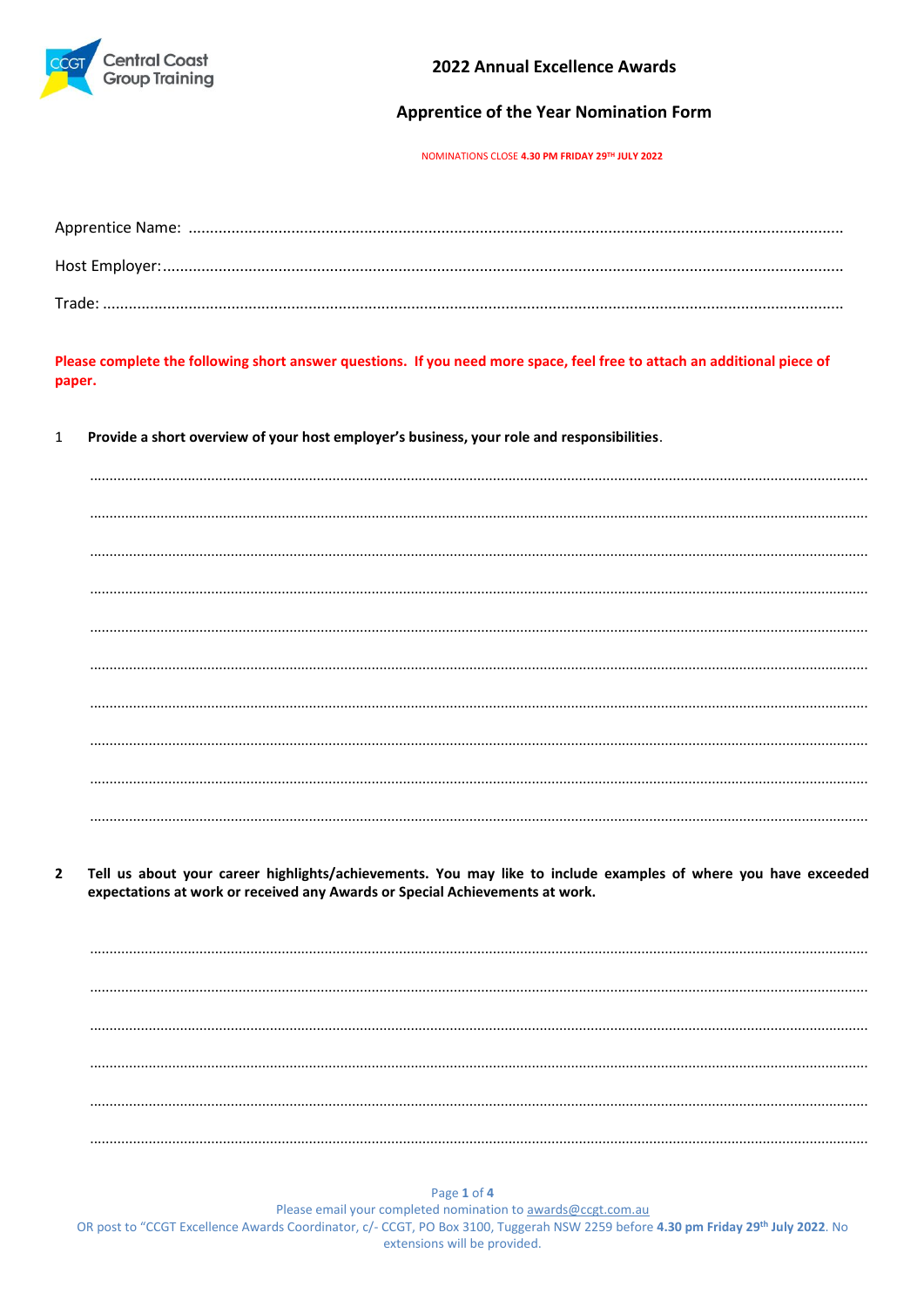

## **Apprentice of the Year Nomination Form**

#### NOMINATIONS CLOSE 4.30 PM FRIDAY 29TH JULY 2022

 $\overline{\mathbf{3}}$ Tell us about your RTO highlights/achievements. You may like to include examples of where you have exceeded expectations in your apprenticeship studies or discuss any additional courses/qualifications, modules, tickets or certificates you hold.

Page 2 of 4

Please email your completed nomination to awards@ccgt.com.au OR post to "CCGT Excellence Awards Coordinator, c/- CCGT, PO Box 3100, Tuggerah NSW 2259 before 4.30 pm Friday 29th July 2022. No extensions will be provided.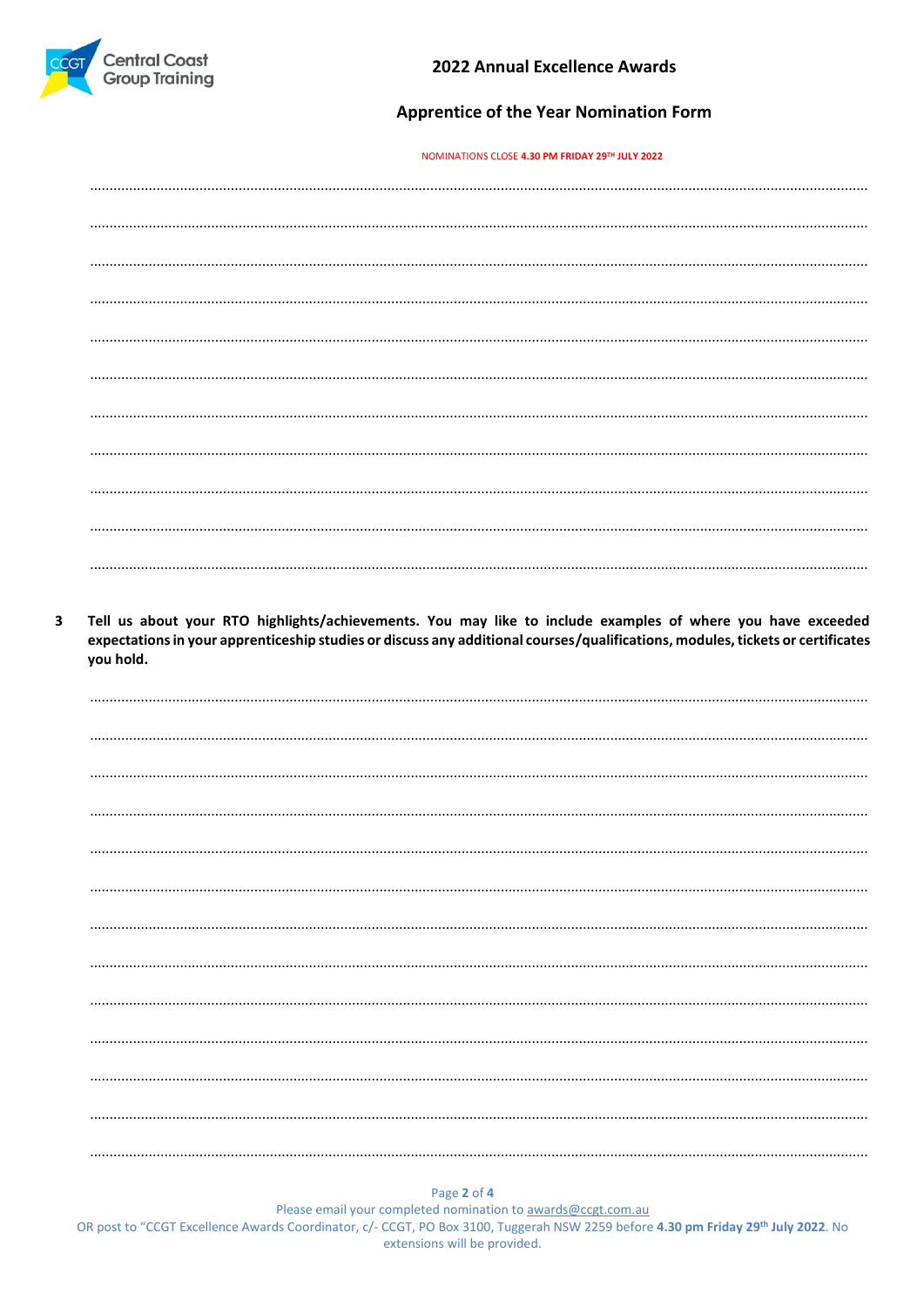

4

## **Apprentice of the Year Nomination Form**

#### NOMINATIONS CLOSE 4.30 PM FRIDAY 29TH JULY 2022

| Please provide details of your achievements in areas other than study or work. This could include areas such as your |  |  |
|----------------------------------------------------------------------------------------------------------------------|--|--|
| involvement in the community, personal goals, sporting accolades or hobbies/pastimes you enjoy.                      |  |  |
|                                                                                                                      |  |  |
|                                                                                                                      |  |  |
|                                                                                                                      |  |  |
|                                                                                                                      |  |  |
|                                                                                                                      |  |  |
|                                                                                                                      |  |  |
|                                                                                                                      |  |  |
|                                                                                                                      |  |  |
|                                                                                                                      |  |  |
|                                                                                                                      |  |  |
|                                                                                                                      |  |  |
|                                                                                                                      |  |  |
|                                                                                                                      |  |  |
|                                                                                                                      |  |  |
|                                                                                                                      |  |  |
|                                                                                                                      |  |  |
|                                                                                                                      |  |  |

Why do you believe that you should be CCGT's 2022 Apprentice of the Year? 5

Please email your completed nomination to awards@ccgt.com.au

OR post to "CCGT Excellence Awards Coordinator, c/- CCGT, PO Box 3100, Tuggerah NSW 2259 before 4.30 pm Friday 29th July 2022. No extensions will be provided.